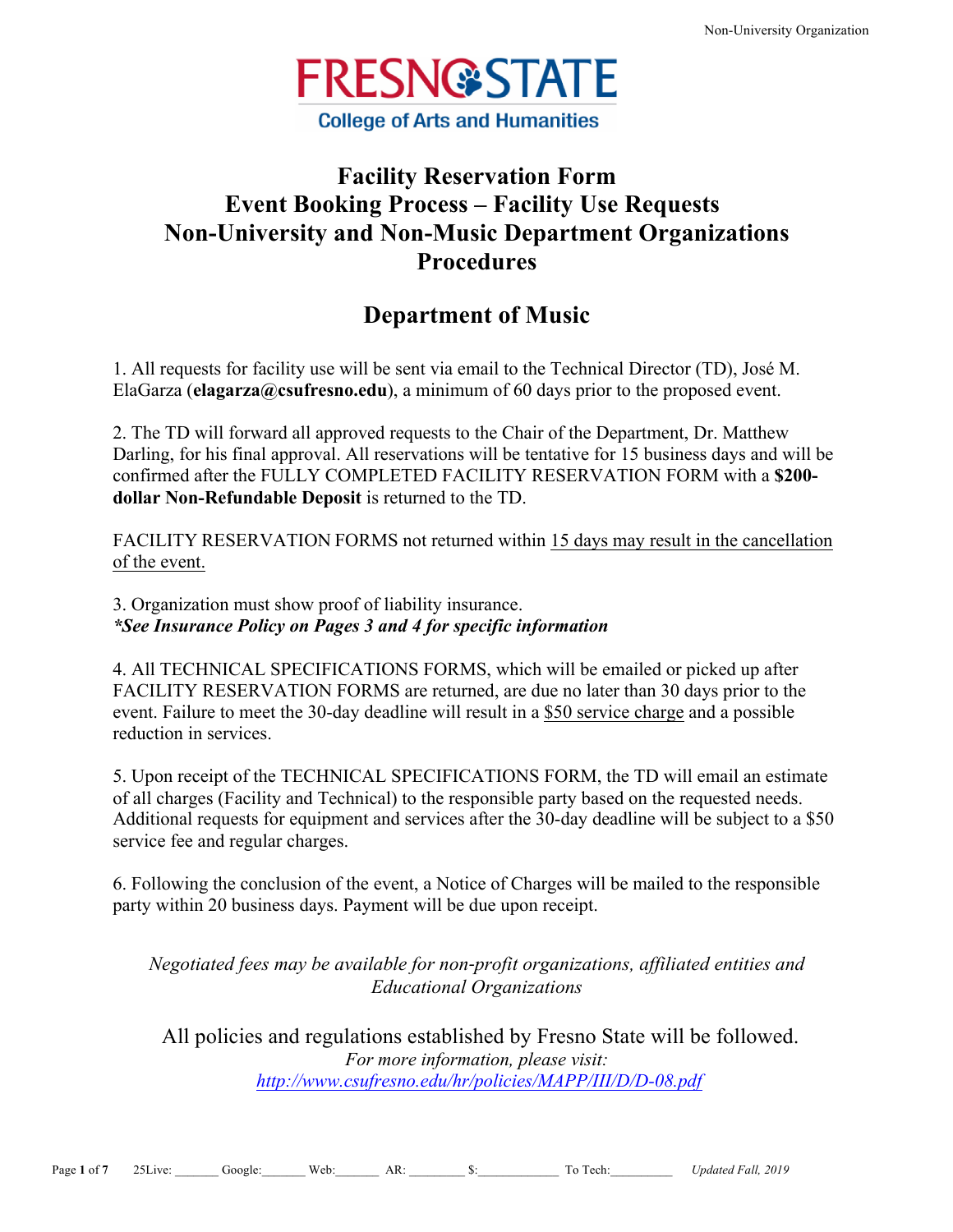

### **College of Arts and Humanities Facility Reservation Form Non-University & Non-Department Organizations Department of Music**

| Name                                           | Date                                                                 |
|------------------------------------------------|----------------------------------------------------------------------|
| Address                                        |                                                                      |
| Email                                          | Phone                                                                |
| Event                                          |                                                                      |
| Responsible Party (if other than person above) | Ph.                                                                  |
| $Date(s)$ of use                               |                                                                      |
| Arrival Time in:                               | *Set-up requests exceeding 90 min. before event cannot be guaranteed |

Event Time Start: Time Out:

### Rental Rates

A minimum facility charge is 2.5 hour in all cases. Organizations will be billed in 15-minute increments thereafter. All additional services and equipment charges are at a flat rate and are not affected by length of rental period. **Non-Department events are allowed a 50% reduction of facility use fees.**

| Facility                       | Capacity | <b>Stage Capacity</b> | <b>Hourly Rate</b> |
|--------------------------------|----------|-----------------------|--------------------|
| Concert Hall $-(M126)$         | 300      | 150                   | \$250              |
| Wahlberg Recital Hall – (M183) | 200      | 30                    | \$250              |
| Rehearsal Hall-(M127)          | 400      |                       | \$150              |
| <b>Other Spaces</b>            | 4 to 35  |                       | \$50               |
|                                |          |                       |                    |

#### **Personnel**

• Included with hall (CH & WRH) reservations, 1 technician and 1 house manager.

Additional Music Department Staffing is required for backstage, special sound requests, audio/video recording, specialized lighting, box office, and other requests.

| <b>Rooms Requesting</b>                                                                                       |                                       |  |
|---------------------------------------------------------------------------------------------------------------|---------------------------------------|--|
| M126 Concert Hall (CH)                                                                                        | M135 Conference Room                  |  |
| M183 Wahlberg Recital Hall (WRH)                                                                              | M11 Foyer and Benches                 |  |
| M120 Women's Dressing Room (CH)                                                                               | M127 Rehearsal Hall (Band Room)       |  |
| M122 Men's Dressing Room (CH)<br>M206 Rehearsal Studio                                                        |                                       |  |
|                                                                                                               | Recording Booth not available in M206 |  |
| Practice Rooms**:<br>Classrooms:                                                                              |                                       |  |
| Reception: Yes No<br>[\$50 service charge for all receptions]                                                 |                                       |  |
| *An assistant and a University Food Service Form are required for all receptions and food served. Info - Pg 4 |                                       |  |

*\*\*No individual practice rooms are available unless part of a larger event where staff/faculty are present*

 $\mathcal{L}_\text{max}$  , and the contribution of the contribution of the contribution of the contribution of the contribution of the contribution of the contribution of the contribution of the contribution of the contribution of t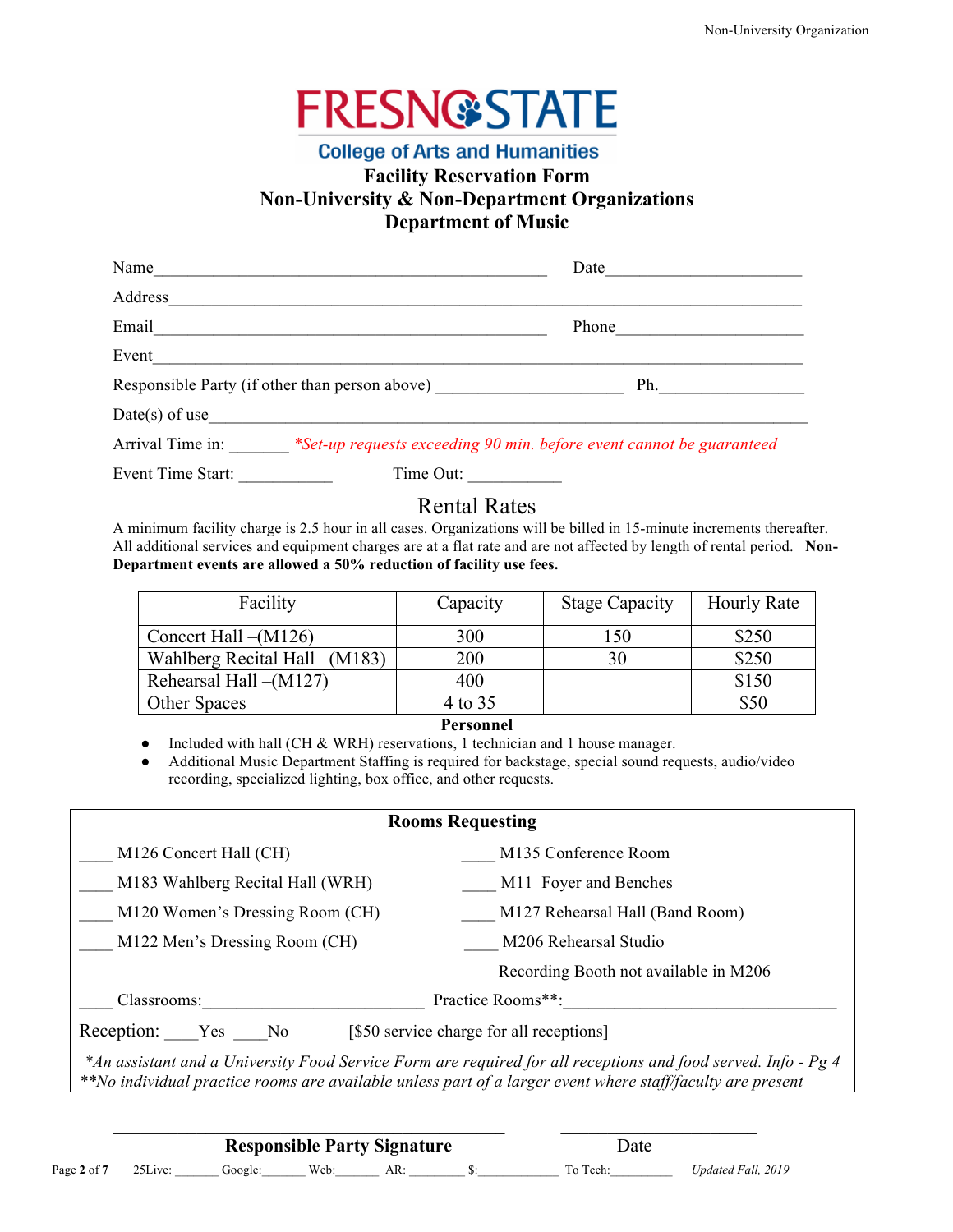# CALIFORNIA STATE UNIVERSITY, FRESNO

#### **Insurance Requirements for Vendors and Outside Groups**

There are certain insurance requirements mandated by the CSU if an outside vendor or group is coming on campus to use campus facilities for any purpose, or for vendors doing work off campus on behalf of the University. Examples may be, but not limited to, a private party, service providers, business gathering, festival, or other group event. The requirements are as follows:

A certificate of insurance (COI) and an additional insured endorsement must be provided with the following coverage limits:

- **LIABILITY COVERAGE**: comprehensive or commercial form minimum limits Each Occurrence \$1,000,000, General Aggregate \$2,000,000. **Liquor Liability** coverage to be included if alcohol beverage service is included in the event. Higher limits may be required due to the nature of the event or the number of people in attendance. Coverage must be placed with a company of A. M. Best rating **A; VII** or higher.
- The certificate *must be* accompanied by a separate Endorsement to the policy naming *the California State University, Fresno; the California State University, Fresno Foundation, Inc.; the California State University Fresno Association, Inc.; the California State University Fresno, Athletic Corporation, Inc.; the Board of Trustees of the California State University; the State of California; and their employees, officers, agents, and assigns*  as additional insured for the duration and purpose of the event(s) being held.
- **EMPLOYER LIABILITY**: (commercial entities) \$1,000,000
- **AUTOMOBILE LIABILITY**: If applicable (you will be using non-state vehicles at the event), provide proof of coverage to the following limits: **Private Individuals: liability**: \$100,000 per person / \$300,000 per accident; **property damage**: \$50,000 per occurrence; **Commercial Entities: business automobile liability**: combined single limit not less than \$1,000,000 per occurrence.
- **WORKER'S COMPENSATION**: If applicable (you will be using your own or other nonstate employees at the event), provide proof of coverage to statutory limits. May use same certificate form as above.
- Provide for thirty (30) days advance written notice to the University of any modification, change, or cancellation of any of the insurance coverage.
- All rights of subrogation under the insurance policies must be waived against the campus.
- For any claims related to the facility use, the group's insurance coverage shall be primary insurance as respects the Campus, its trustees, officers, employee, representatives and assigns. Any insurance or self insurance maintained by Campus, its trustees, officers, employees, or assigns shall be excess of the Contractor's insurance and shall not contribute with it.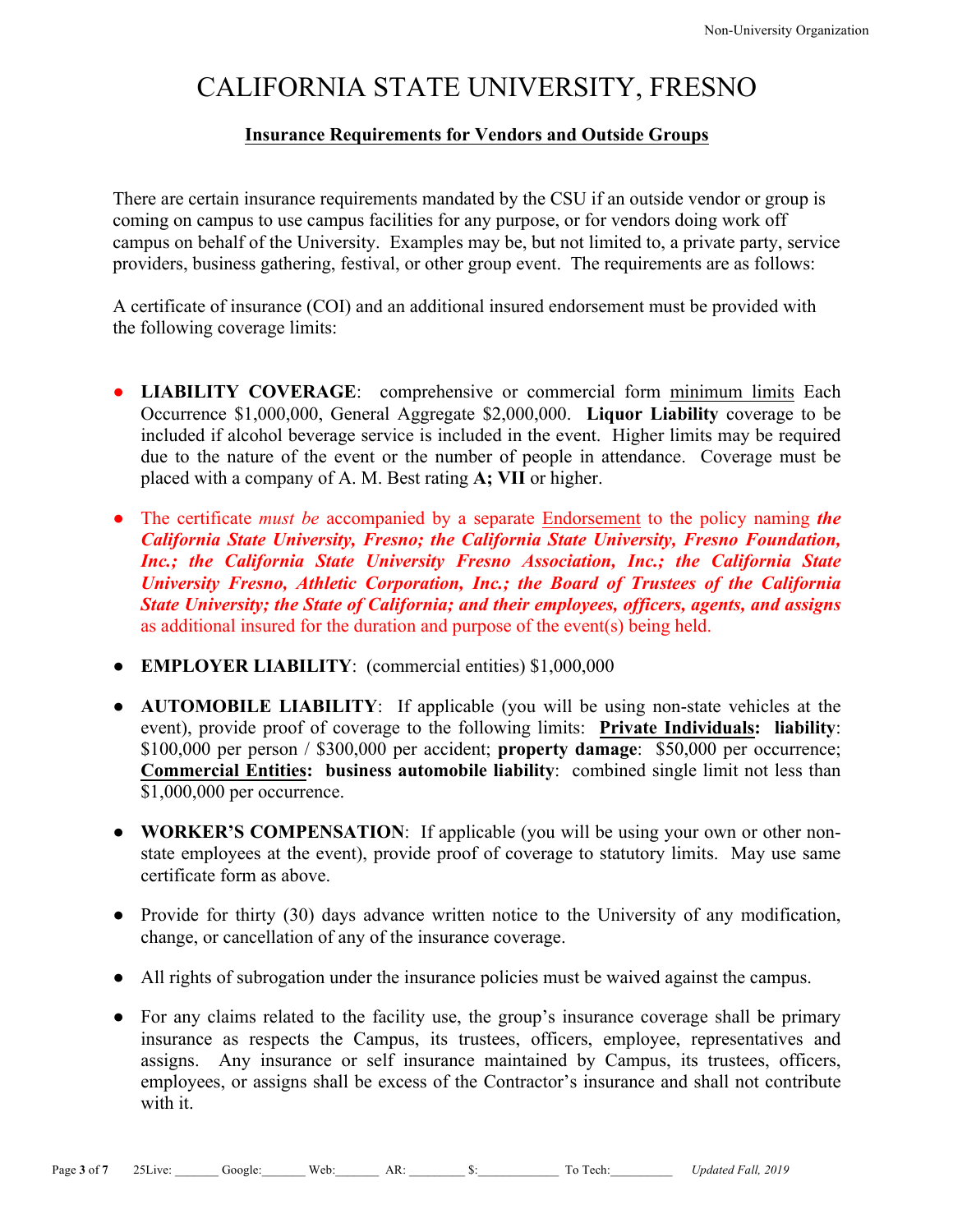- The certificate must contain a description of the activity or project, including date(s) of activity/project for which the certificate is being issued. The Certificate Holder should be: California State University, Fresno
- We request this information to be received by the Office of EHS, Risk Management and Sustainability at least two weeks prior to the event. Submit scanned copies via email to  $lisak@csufresno.edu <$ preferred method>, or mail to:

California State University, Fresno Office EHS, Risk Management and Sustainability Attn: University Risk Manager 2351 E. Barstow Ave., Mail Stop # PO-140 Fresno, CA 93740 http://www.fresnostate.edu/adminserv/facilitiesmanagement/ehsrms/riskmgt/events/

*These insurance requirements are made pursuant to the California State University Office of the Chancellor Executive Order No. 849 (February 5, 2000). Inquiries should be directed to the University Risk Management at (559) 278-7422.*

#### FOOD DISTRIBUTION

The only department that has the exclusive right to serve or sell food on campus is University Dining Services. This applies to food that is distributed for sale or at no charge, and food provided during events and meetings on campus. These rights are detailed in the Policy on the Use of University Building and Grounds - Section 16.0 - Exclusive Rights of Food Services, and the Food Services Exclusivity Policy.

You must receive permission from Dining Services and the Office of Environmental Health & Safety, Risk Management and Sustainability if you are not planning to use Dining Services at your event.

Food to be served at a concert or event is arranged through Campus Catering. Here is the link to forms, menu items and requirements that must be followed. It is your responsibility to contact them. www.auxiliary.com/diningservices/catering/

> University Food Services 5200 N. Campus Drive M/S RD38 Phone: (559) 278-3904 Fax: (559) 278-2502

Note:

"Public" includes anyone in the campus community or the general public who can walk by and receive or purchase the food.

"Community Event" is defined by California Health and Safety Code section 113755 as: "… an event that is of civic, political, public, or educational nature… approved by the local enforcement agency."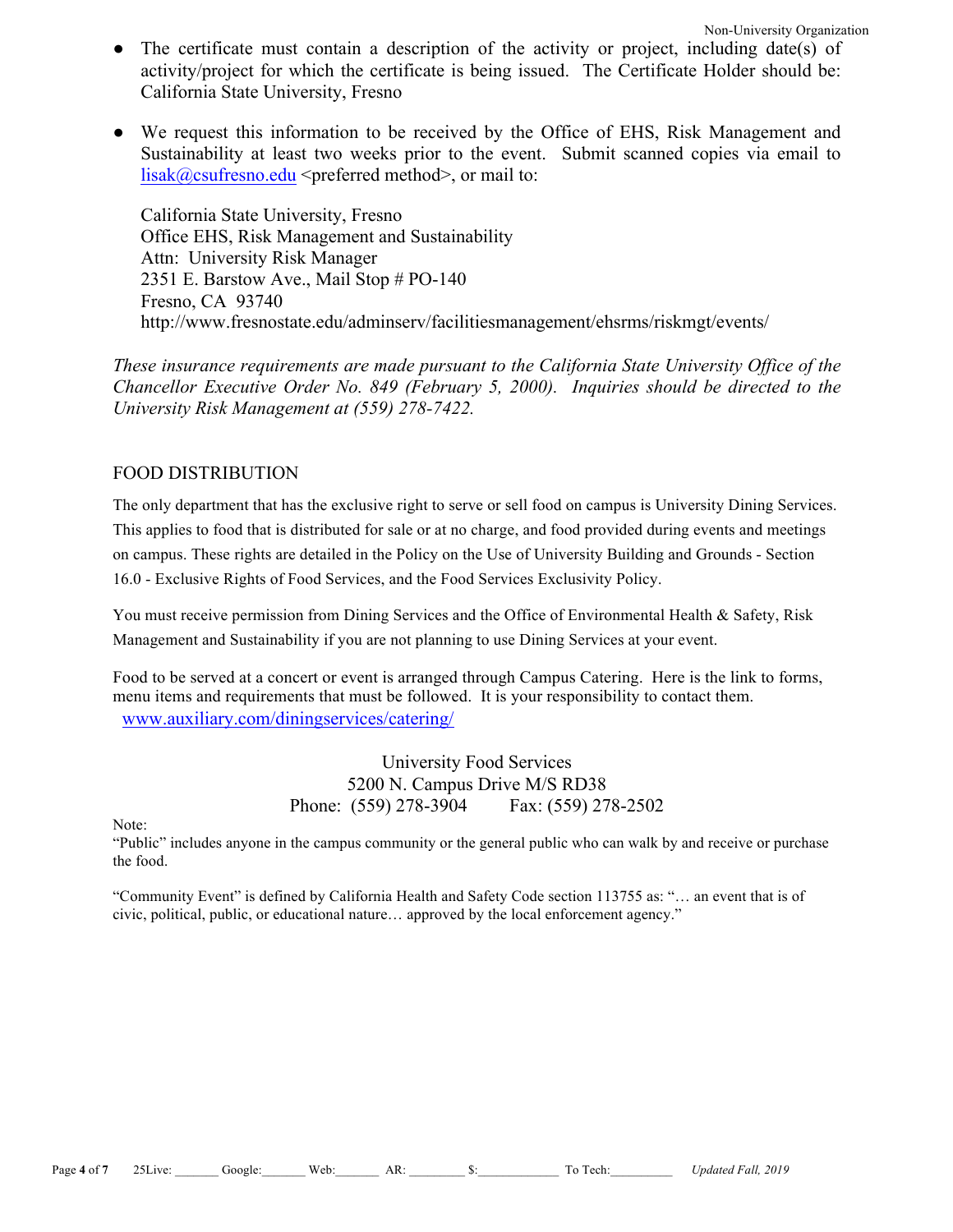

## **College of Arts and Humanities**

## **Facility Reservation Form Non-University & Non-Music Department Organizations**

# **Price List for Additional Personnel, Services and Equipment**

**University Organizations will receive 50% off hall, audio/visual, and piano fee.** Negotiated fees may be available for non-profit organization affiliated entities and education organizations. No discount of piano tunings and additional items. *Prices effective June 2018*

### **Hall Fees**

- $\star$  Deposit (to secure date) \$200
- **★** Hall Fee (Wahlberg and Concert Hall \$250 per hour
- 

 $\star$  Additional Technicians \$15 per hour, per technician

#### **Services Included in Concert Fees**

- ★ House Audio Equipment: Two (2) microphone and audio playback
- ★ Event Staffing (1 House Manager / Audio Technicians: (4 Hour Max., \$15 per hour thereafter)

#### **Instrument Rental**

| $\star$ Piano                                                                |                                 |
|------------------------------------------------------------------------------|---------------------------------|
| $\rightarrow$ Concert Hall:                                                  |                                 |
| 9' Steinway-KCS                                                              | \$200                           |
| (Email approval from Professor Andreas Werz)                                 |                                 |
| 9' Steinway – Other                                                          | \$150                           |
| $\rightarrow$ Wahlberg Recital Hall:                                         |                                 |
| $7'$ Yamaha (QTY: 2)                                                         | \$100                           |
| $\star$ Tuning (Day of Event)                                                | \$150                           |
| $\star$ Piano Lid Removal/Replacement                                        | \$100                           |
| $\star$ Harpsichord (includes tuning)                                        | \$200                           |
| $\star$ Organ (requires Chair Approval)                                      | \$200                           |
| <b>Audio/Visual Rental</b>                                                   |                                 |
| $\star$ Audio Sound Reinforcement from House                                 | $$300 +$ staffed audio engineer |
| Includes house audio equipment, microphones, up to 32 Inputs/4 Monitor Mixes |                                 |
| $\star$ Special Stage Lighting                                               | \$250                           |

- $\star$  Audio Recording \$150 per performance
- ★ Video Projector and Screen (Video/Data) \$200

### **Additional Items**

| $\star$ Choral Risers (8 available)           | \$20 Each                              |
|-----------------------------------------------|----------------------------------------|
| $\star$ Platform Risers (4'x8', 12 available) | \$25 Each                              |
| $\star$ Tables (4' and 6')                    | \$10 Each                              |
| $\star$ Lectern (Podium)                      | No charge                              |
| $\star$ Other                                 | Discuss with Technician                |
|                                               | Jose ElaGarza (elagarza@csufresno.edu) |

|             | $\Omega$ $\Gamma$         |        |      |     | -<br>--     |                                     |
|-------------|---------------------------|--------|------|-----|-------------|-------------------------------------|
| Page 5 of " | 1V <sub>e</sub><br>.) L J | 100gle | Veb: | AR. | Tech.<br>ľΩ | <i>Fall.</i> 2019<br><i>Jpdated</i> |
|             |                           |        |      |     |             |                                     |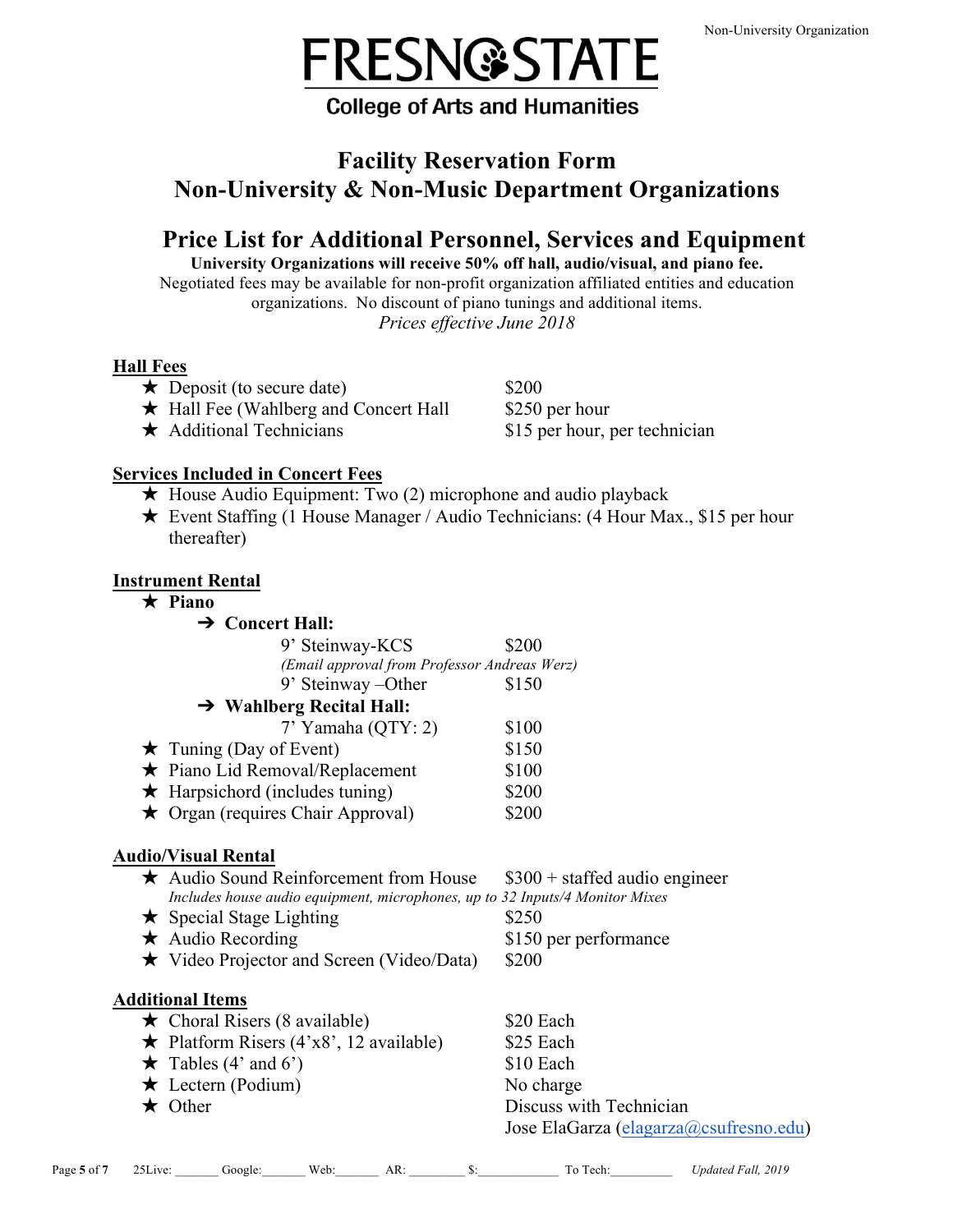## Technical Specification Form **Non-University & Non-Music Organizations**

\_\_\_\_\_Concert Hall, \_\_\_\_\_Wahlberg Recital Hall

**Title of Event** Date of Event Time Email

*If no form is turned in 2 weeks prior to your event, you will receive 1 House Manager and Classroom Lights.*

# **Services Included in Hall Fees 1 House Manager, 1 Technician (4 hours Max., \$15 per hour thereafter) Talkback Mic(s) QTY:** Wireless Handheld [2 available]  *\*For additional microphones please select Audio Sound Reinforcement option in "Audio/Visual Services"* **Basic Lighting will be chosen by the size of the musical ensemble/soloist/lecture.** *\*For additional lighting select Theater Moving Lights option in "Audio/Visual Services"* **Instruments/Equipment Requirements** *Please check the following requests* **Concert Hall Wahlberg Recital Hall \$150 Piano**: 9' Steinway **\$100 Piano -** 7' Yamaha [2 available] **\$200** 9' Steinway-KCS \_\_\_\_\_ *(Prof. Werz Approval Only)* **Chairs** - QTY: \_\_\_\_\_\_\_\_[30 available] **\$200 Pipe Organ** *(Requires Chair Approval)* **Stands** - QTY: [15 available] **\$20 Each…Choral Risers QTY: \_\_\_\_\_\_ [8 available] \$25 Each…Platform Risers (4'x8') QTY: \_\_\_\_\_\_ [12 available] No Charge…Chairs**-QTY: \_\_\_\_\_\_\_\_\_\_ **No Charge…Music Stands**-QTY: \_\_\_\_\_\_\_\_\_\_  **Additional instrument/equipment for CH or WRH \$150…Tuning (Day of Event)**: \_\_\_\_\_Tuning, \_\_\_\_\_No Tuning Required *\*Pianos are tuned regularly. Email technical director for an update on tunings.*  **\$100…Piano Lid Removal/Replacement** \_\_\_\_\_ \$200...Harpsichord (includes tuning)  **\$10 Each…Tables -** QTY: 6'\_\_\_\_\_\_\_\_\_\_ [4 available], 4'\_\_\_\_\_\_\_\_\_\_ [4 available]  **No Charge…Podium/Lectern with Microphone \_\_\_\_\_ Audio/Visual Services** *Please check the following requests* **\$300...Audio** Sound Reinforcement (requires an audio engineer/mixer at \$15 dollars an hour) *\*Please include a typed sheet regarding sound reinforcement specifics, or meet with Technical Director* **\$250…Special Stage Lighting** (requires a light board programmer/operator at \$15 dollars an hour) **\$150…Event Recording** *- Please allow the production team up to 2 weeks to edit, finalize and upload audio/video* \_\_\_\_\_Audio \$200...Video Projector and Projector Screen \_\_\_\_\_\_\_ PC or MAC \_\_\_\_\_\_\_

*Terms of Agreement and additional information on next page* **Additional Fees Total:** 

Page **6** of **7** 25Live: \_\_\_\_\_\_\_ Google:\_\_\_\_\_\_\_ Web:\_\_\_\_\_\_\_ AR: \_\_\_\_\_\_\_\_\_ \$:\_\_\_\_\_\_\_\_\_\_\_\_\_ To Tech:\_\_\_\_\_\_\_\_\_\_ *Updated Fall, 2019*